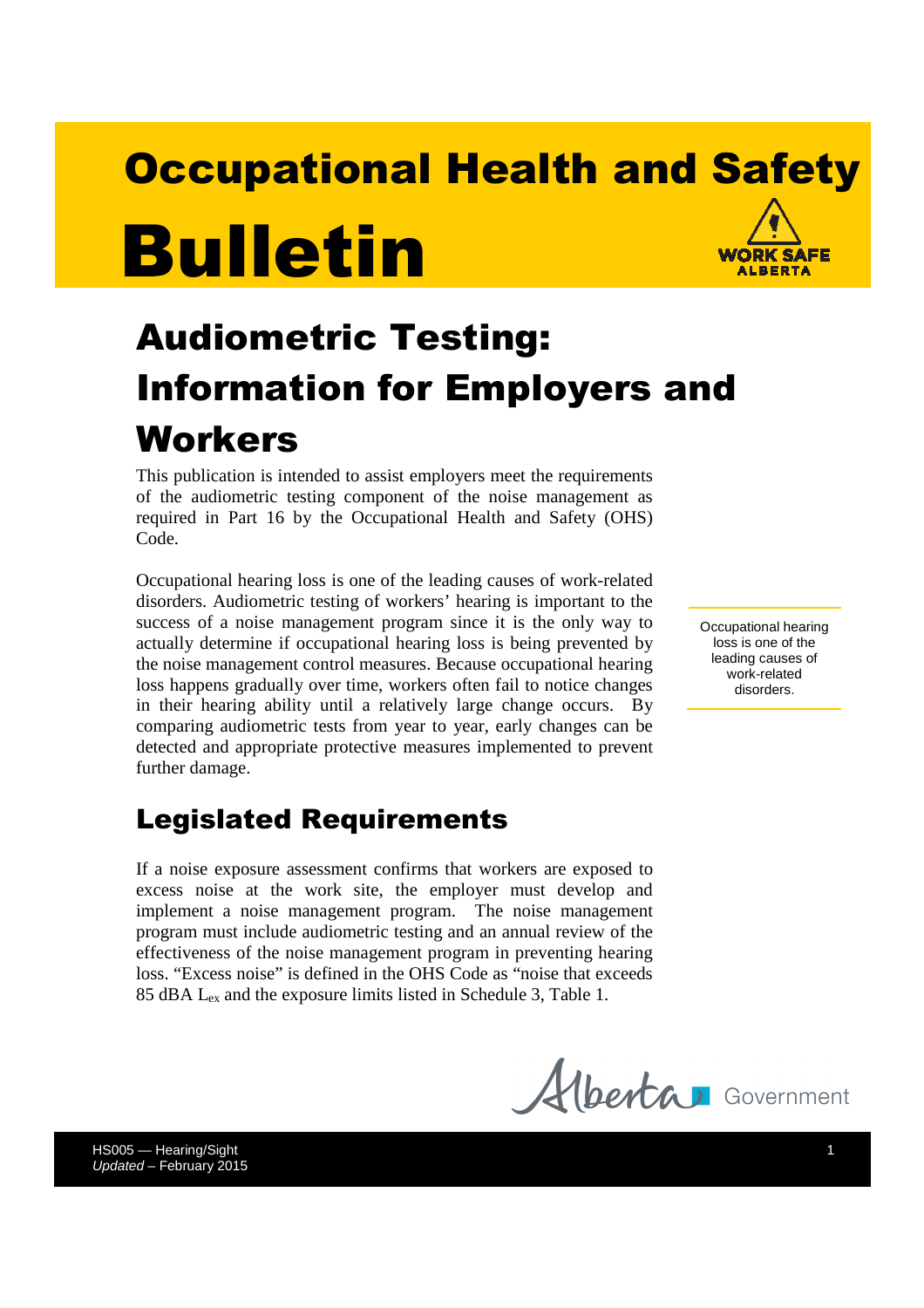

The employer is responsible for identifying workers exposed to excess noise, educating workers in hazards of noise exposure, training workers in the use of control measures, and ensuring that noise exposed workers have hearing tests conducted by an audiometric technician. As well, the employer must designate a physician, audiologist or occupational health nurse to work with the audiometric technician; keep a record of whether the hearing test was done (but not a copy of the actual hearing test), and pay the costs associated with a hearing test. The employer must also ensure a log book is kept containing audiometer calibration data and review policies and procedures annually to determine the effectiveness of the training and education related to noise management. Where the employer contracts out the audiometric testing, the employer must ensure the audiometric contractor understands their roles, obligations and responsibilities under the OHS Code.

A worker who is or may be exposed to excess noise must cooperate with the employer in implementing the noise management program including having audiometric testing. Seasonal and temporary workers who are exposed to excess noise also must receive audiometric testing. The employer must bear the costs of testing including time from work, if that is required.

When a worker is or may be exposed to excess noise, the worker must have a baseline audiogram as soon as practicable, but no later than six months after the start of employment. This requirement also applies if a worker is exposed to noise due to a change in activities (the introduction of new equipment or processes) or duties (reassigned to a new job or a new, noisier area within the workplace).

The baseline audiogram is conducted in a noise free environment when the worker has been away from noise for 14 hours, including noise exposure away from work. For workers who have audiometric testing conducted during their work shift, hearing protection may be used to meet the no noise requirement.

Additional tests are required 12 months after the baseline test and every two years thereafter. These subsequent tests should be scheduled at the end of or well into the work shift so that temporary changes in hearing can be noted. The results can then be compared with the baseline audiogram to check for changes in hearing sensitivity, identify a temporary hearing loss before it becomes permanent, and allow corrective control measures to be implemented.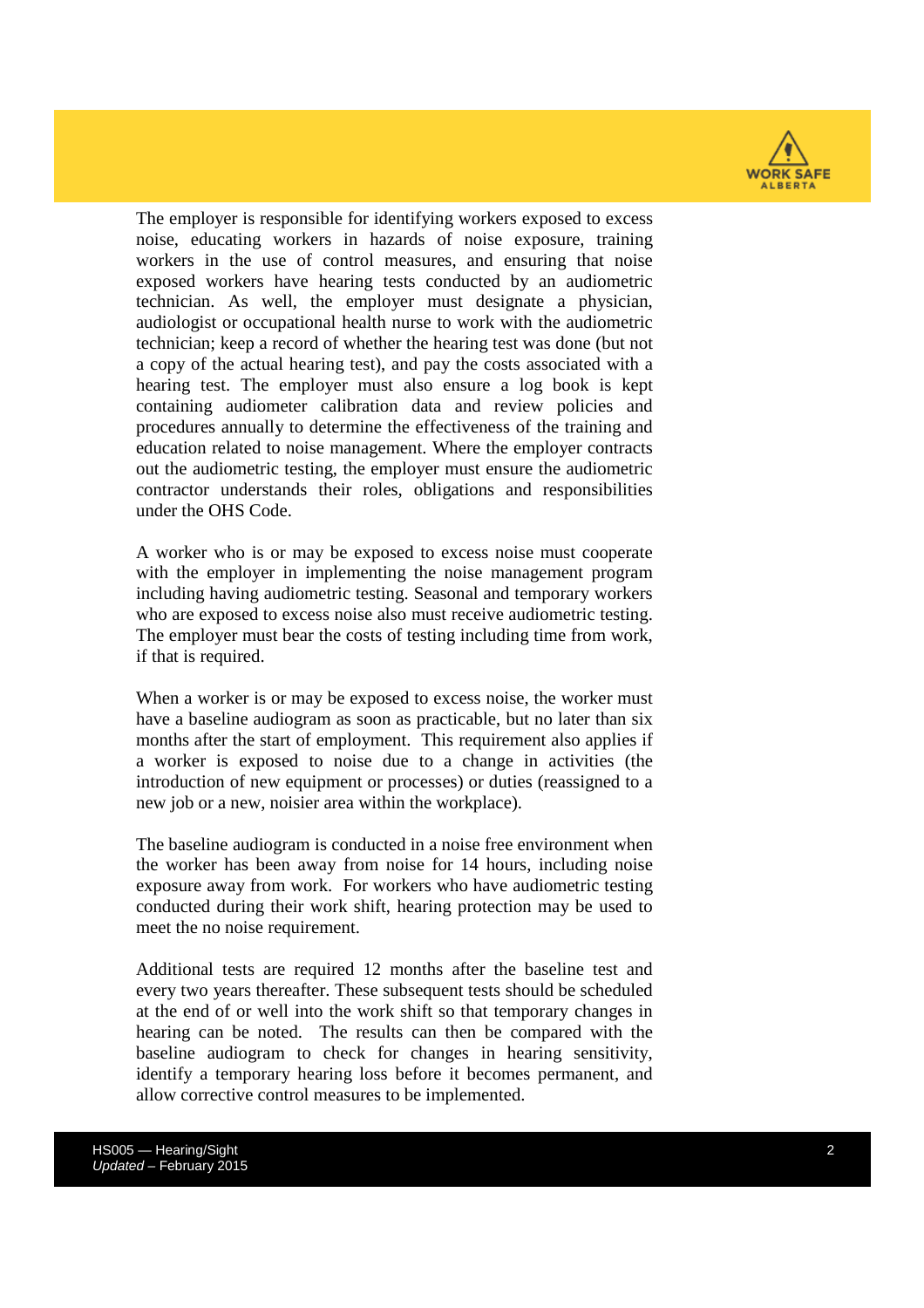

## The Audiometric Test

The audiometric test consists of pure tone air conduction threshold testing of each ear at 500, 1000, 2000, 3000, 4000, 6000, and 8000 Hz. At each frequency, the threshold recorded for the ear is the audiometer's lowest signal output level at which the individual responds. Noise exposure increases hearing thresholds, resulting in threshold shifts toward higher values (poorer hearing).

Exposure to noise usually causes gradual development of hearing loss over time. During each overexposure to noise, the ear develops a temporary reduction in sensitivity, called a temporary threshold shift. This shift reverses over a period of hours or days if the ear is allowed to recover in a quieter environment. If the exposure is to a high enough level of noise, for a long enough time, the temporary threshold shift may not reverse completely and a permanent threshold shift begins to develop.

#### Who does the audiometric testing?

The employer is responsible for ensuring that audiometric tests are conducted by a qualified audiometric technician who works in consultation with a physician, audiologist or occupational health nurse. The person doing the tests must be qualified and recognized by the Director of Medical Services, Alberta Jobs, Skills, Training and Labour (JSTL), as holding a certificate in audiometric testing and must re-qualify every five years. The list of approved of audiometric technician training agencies and approved audiometric technician courses are available on the Occupational Health and Safety website at: www.work.alberta.ca.

The *OHS Regulation*, Section 13, requires that workers be competent or work under the supervision of a competent worker. A person conducting audiometric testing must be "adequately qualified, suitably trained and with sufficient experience" to perform all the tasks outlined in the OHS Code, Section 223 (2). When hiring a contractor to conduct audiometric testing, this requirement must be met.

Hearing tests must be done by a qualified audiometric technician.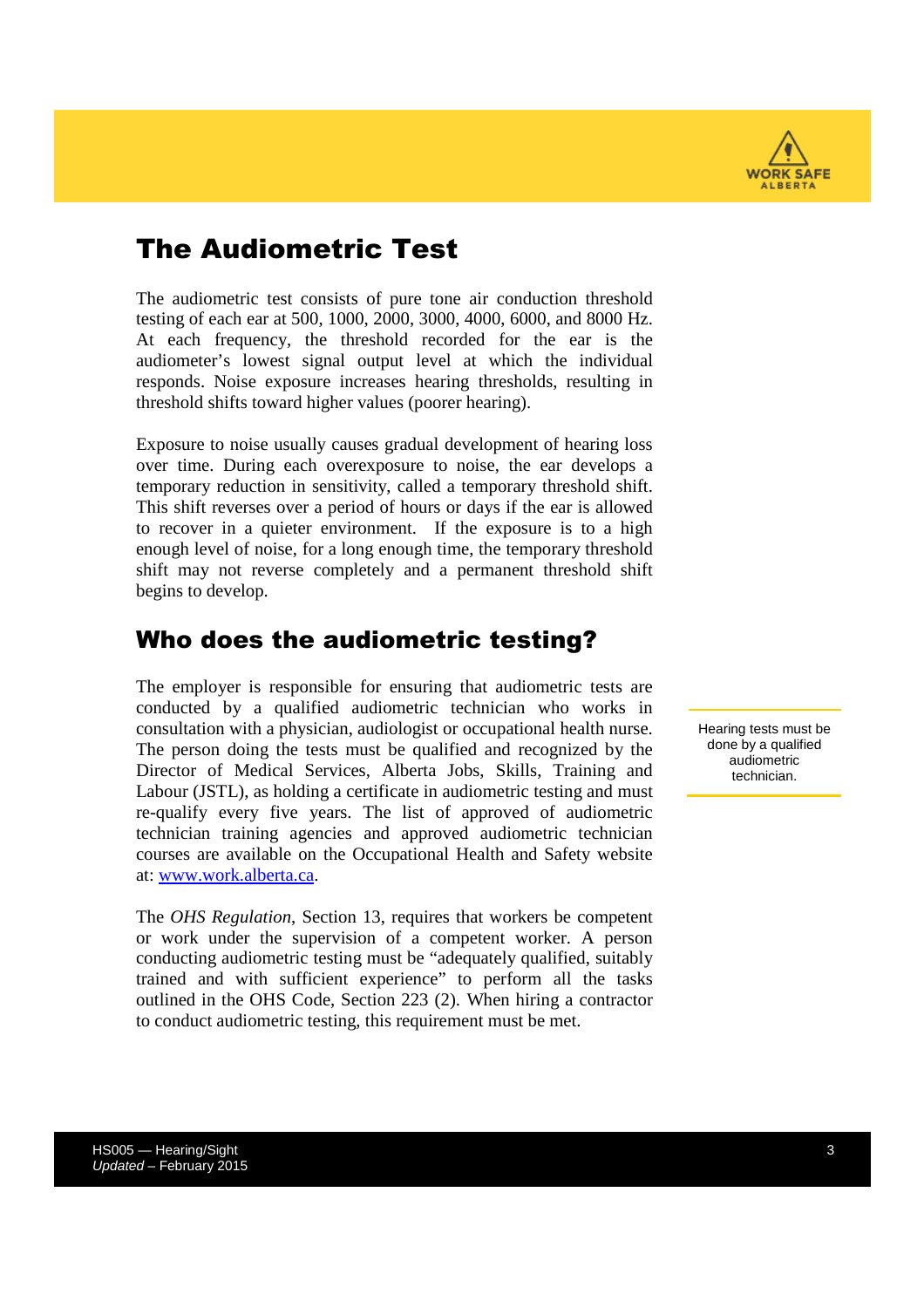

#### Testing equipment – audiometers

Audiometric testing must be conducted using an audiometer that meets the specifications of an audiometer described in the ANSI Standard S3.6-2004, *Specifications for Audiometers* or equivalent. The Canadian Standards Association, CAN3-Z107.4-M86 (R2001), *Pure tone air conduction audiometers for hearing conservation and for screening,* can also be used as a resource.

Calibration of audiometers and related equipment is critical for reliable test results and must be calibrated following the CSA Standard CAN3- Z107.4-M86 (R2001). Audiometers must have a laboratory calibration at least annually or according to the manufacturer's specifications.

#### Test environment

The purpose of conducting background noise level measurements is to ensure that background noise does not interfere with the audiometric testing and give false results. The testing environment must meet the requirements of the OHS Code, Schedule 3, Table 3 for background noise.

The background noise levels must be measured and recorded and kept with the calibration records. When audiometric test equipment is moved to a different location, background noise levels must be measured again.

#### Audiometric test results

The audiometric technician classifies the tests as normal, abnormal, or abnormal shift. The definitions of abnormal, or abnormal shift are found in the OHS Code, Part 1, Definitions.

An "abnormal audiogram" means an audiogram that indicates

- (a) the threshold in either ear is more than 25 dB at 500, 1000 or 2000 Hz
- (b) the threshold in either ear is more than 60 dB at 3000, 4000 or 6000 Hz
- (c) there is one-sided hearing loss with the difference in hearing threshold level between the better and the poorer ear exceeding the average of 30 dB at 3000, 4000 and 6000 Hz.

HS005 — Hearing/Sight 4 Updated – February 2015

Audiometer must be calibrated.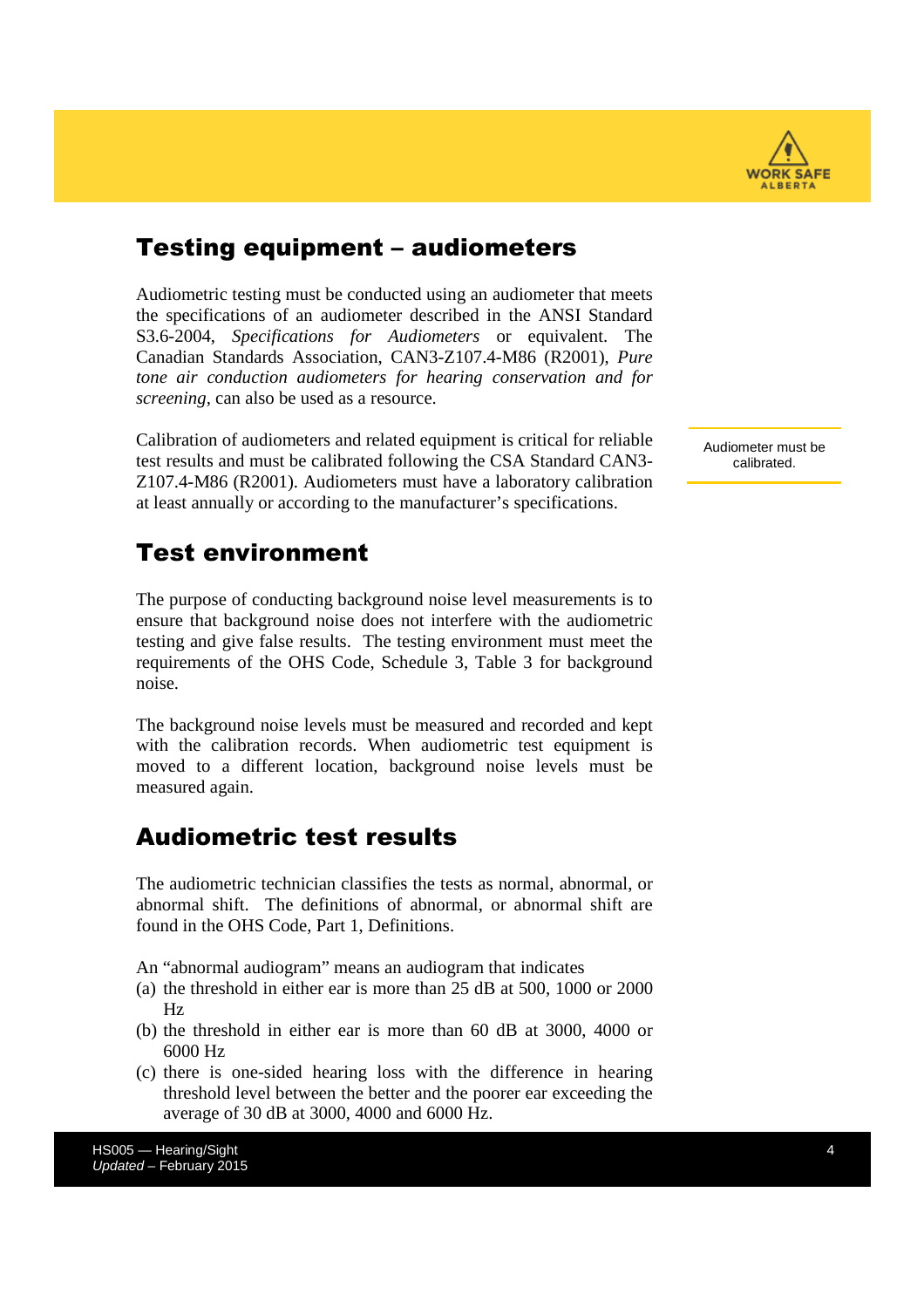

"Abnormal shift" means a threshold shift, in either ear, of 15 dB at two consecutive test frequencies from 1000 Hz up to and including 6000 Hz when compared to the baseline test.

Where results of the audiogram are abnormal or abnormal shift, the audiometric technician must inform the worker of the test result and ask the worker to provide a health history related to hearing. The audiometric technician must send the results of a new abnormal audiogram or an audiogram showing an abnormal shift, the baseline audiogram, and the health history to the physician or audiologist designated by the employer to review audiograms.

The audiometric technician must give the worker a copy of the results of the audiogram. The worker is encouraged to keep a record of audiometric test results in case a hearing loss develops. Because employers are only required to keep audiometric test results for 10 years, the worker needs to keep records of his or her audiometric test results over the course their working life.

## Responsibility of Designated Physician/Audiologist

The physician or audiologist must be a health care professional knowledgeable in occupational noise and workplace exposure. They will review the audiogram, related health information and confirm that the audiogram is an abnormal or abnormal shift audiogram. The physician or audiologist may require repeat testing or refer the worker to an appropriate health care professional for follow-up.

Where the physician or audiologist, confirms that the audiogram is abnormal or an abnormal shift, the worker must be advised of this within 30 days. The physician or audiologist must provide a copy of the audiometric test results to the worker's physician with the worker's permission.

As the physician or audiologist will have knowledge of nonoccupational exposure of the worker, the worker can be advised how this may be a contributing factor where the audiogram is abnormal.

The physician or audiologist must also advise the employer as to the effectiveness of the noise management program in place at the work site as it relates to worker hearing. When doing so, a record (not the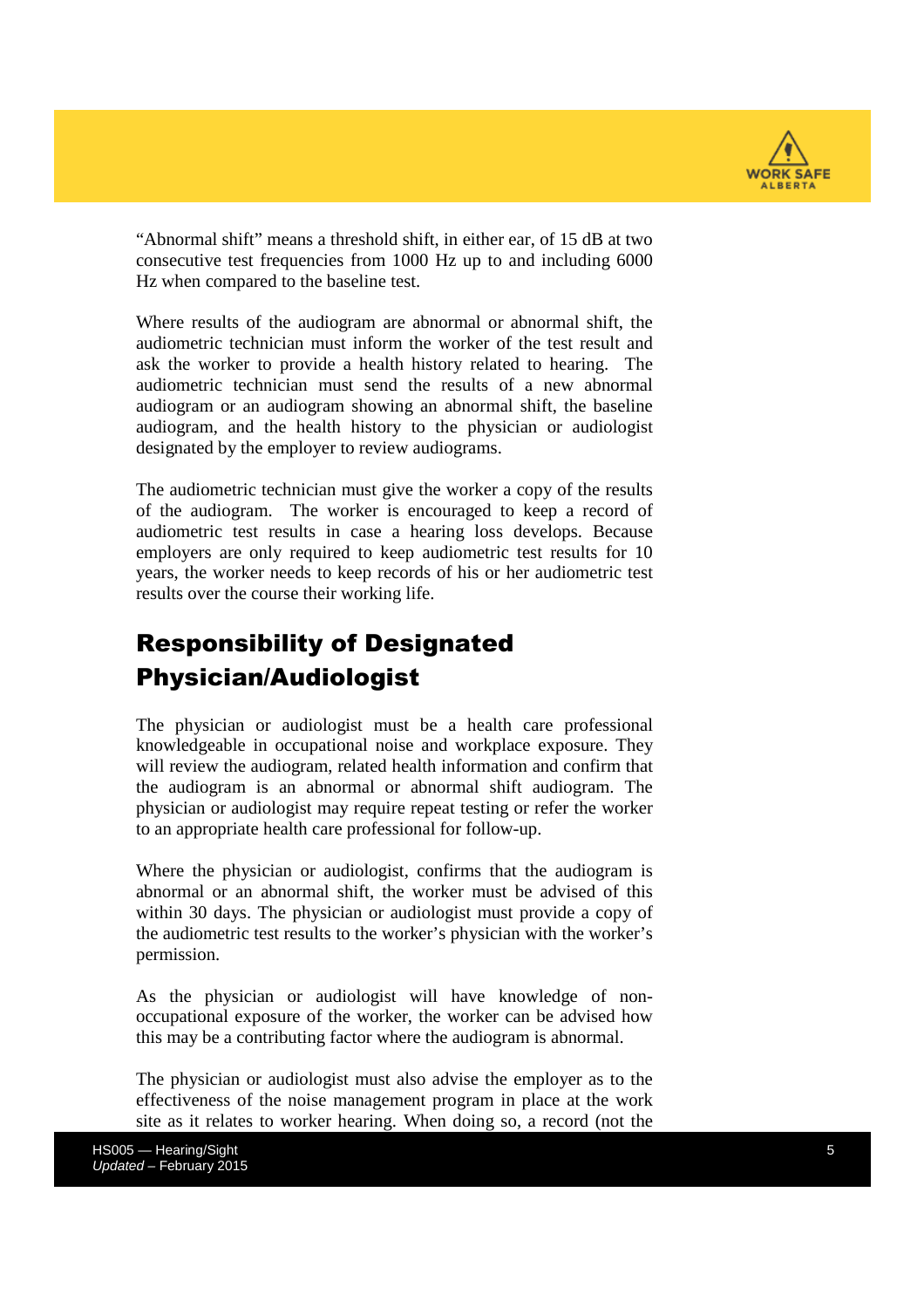

actual audiogram) with the names of the workers and the dates when they were tested should be given to the employer. As well as a summary of the number of tests, results should be categorized and an explanation of the group results given to the employer. This should include the total number of noise exposed workers, total number of audiograms, number of baseline tests, number of periodic abnormal audiograms, and number of abnormal shift audiograms.

The employer should consider this information when evaluating the effectiveness of workplace education and training programs for noise and the effectiveness of noise control measures. The employer should also designate a knowledgeable person at the work site to consult with the physician or audiologist to provide specific details of the noise management program, such as hearing protection worn, work site noise levels, and personal dosimetry results. This person could be the audiometric technician or health and safety personnel. Where there are abnormal audiograms the employer must determine the work-related cause of the exposure and either eliminate or control the noise source.

#### Record keeping

The audiometric technician must record the results of the hearing test and keep the records for at least 10 years from the date the test was done.

Audiograms are confidential medical records and cannot be given to the employer. The employer must ensure that the audiogram and the worker's medical history are under the sole control of a health professional designated under OHS Code, subsection 223 (2) (a). Audiograms can only be released with the worker's written consent.

The audiometric technician must keep a log book that contains the audiometer's calibration records. The log book and calibration records must be kept with the audiometer throughout its useful lifetime. The audiometer must be calibrated yearly or at intervals specified by the manufacturer.

Audiograms are confidential medial records.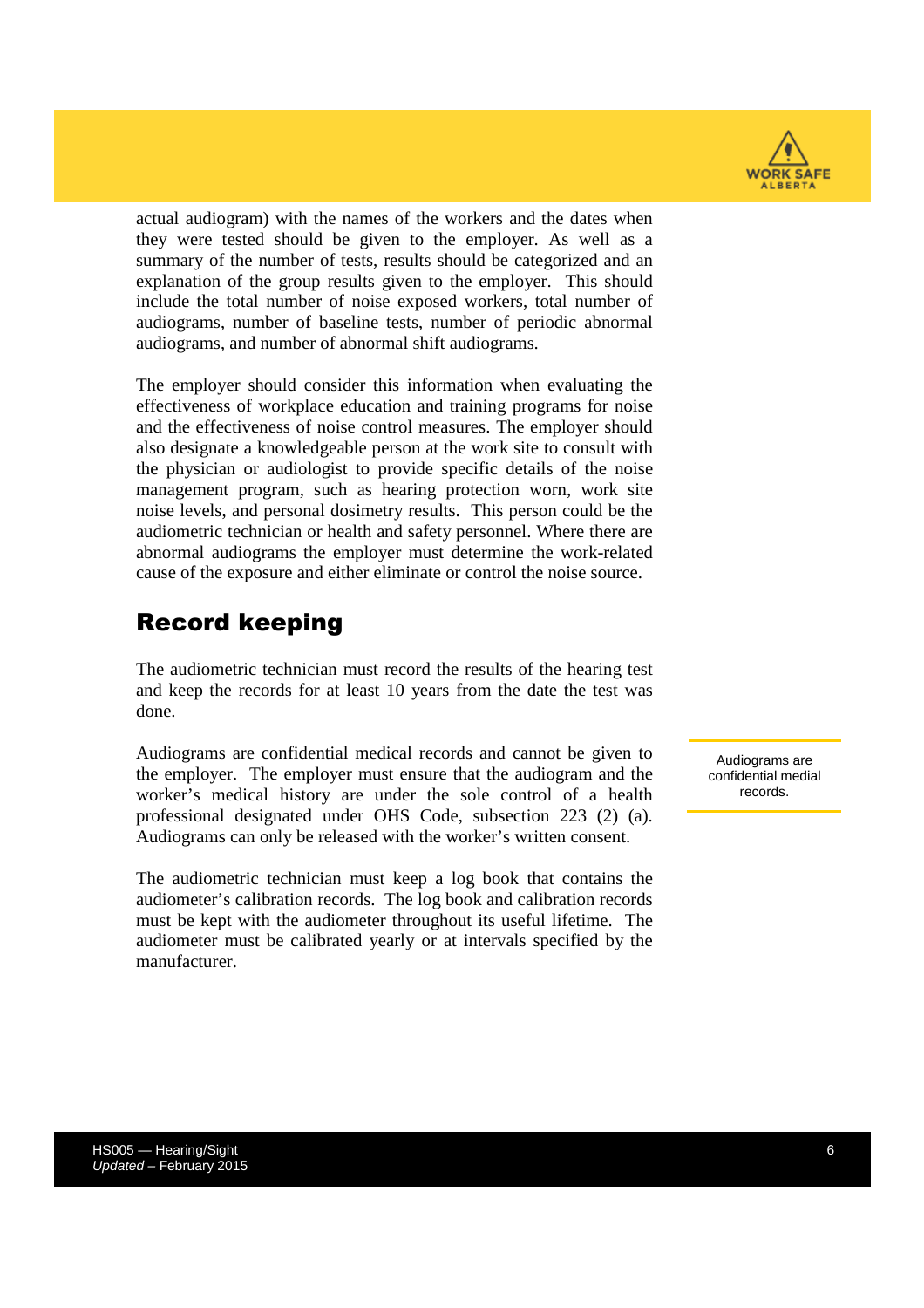# Follow-up

The physician or audiologist designated by the employer must notify the Director of Medical Services, JSTL of noise-induced hearing loss as required by the *Occupational Health and Safety Act*, Section 22 and *OHS Regulation*, Section 6.

### Who pays for the testing?

The employer must pay for the audiometric testing and the interpretation of the results. Every effort should be made to have the audiometric testing conducted during normal working hours. If the testing takes place during the worker's hours of work, the worker's wages, salary or benefits cannot be deducted while the worker is being tested.

If it is impractical for the worker to have the audiogram conducted during his or her normal working hours, the employer must pay the worker for the time that is spent having the test conducted. If travel to or from the audiometric testing happens during working hours, the worker's wages, salary or benefits cannot be deducted for this period.

# Annual report for noise exposed workers

Occupational Health and Safety Officers from JSTL may ask for documentation of the noise management program including the annual review. The form "Annual Report for Noise Exposed Workers", Appendix A of this bulletin, when completed can be used to fulfill the requirement of reviewing the noise management program annually.

Noise-induced hearing loss is a notifiable disease.

The employer must pay for audiometric testing.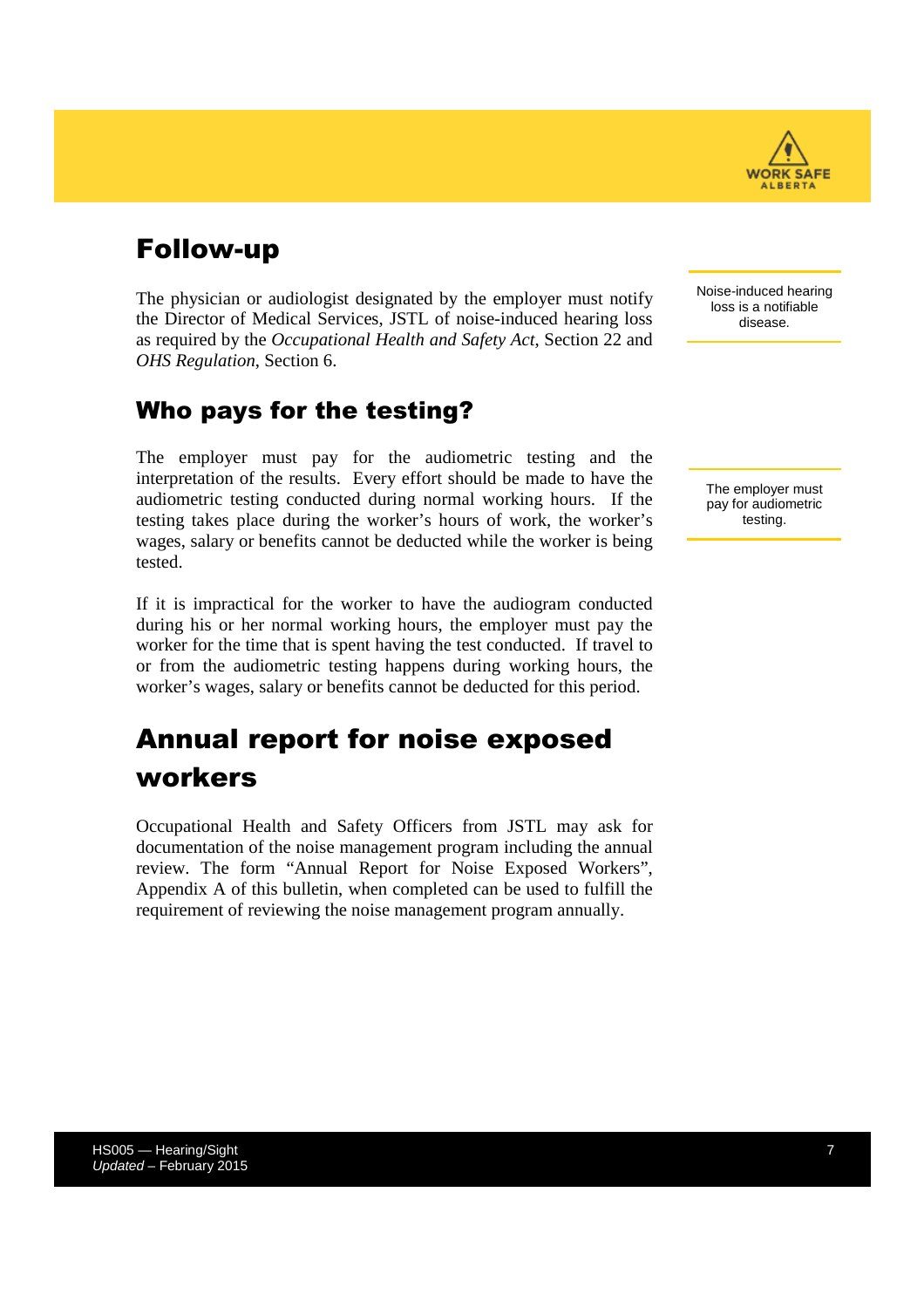

#### **Appendix A**

#### **Annual Report for Noise Exposed Workers**

| 2. Industry type:                                                                                                                                                                                                              |
|--------------------------------------------------------------------------------------------------------------------------------------------------------------------------------------------------------------------------------|
| 3. WCB account number:                                                                                                                                                                                                         |
| 4. Worksite location being reported on? Worksite address:<br>city/town: province: province: postal code:                                                                                                                       |
| 5. Company contact                                                                                                                                                                                                             |
| name: email: email:                                                                                                                                                                                                            |
| address: city/town:                                                                                                                                                                                                            |
| province: pc: pc: phone: phone: phone: phone: phone: phone: phone: phone: phone: phone: phone: phone: phone: phone: phone: phone: phone: phone: phone: phone: phone: phone: phone: phone: phone: phone: phone: phone: phone: p |
| 6. Is this the first audiometric testing data summary? $\Box$ Yes $\Box$ No                                                                                                                                                    |
| From $\frac{1}{y}$ $\frac{1}{y}$ $\frac{1}{m}$ $\frac{1}{m}$ $\frac{1}{d}$ $\frac{1}{y}$ $\frac{1}{y}$ $\frac{1}{m}$<br>7. Reporting period:                                                                                   |
| 8. Number of employees at worksite: ______ How many are noise-exposed workers? _____                                                                                                                                           |
| 9. Number of baseline hearing tests done on exposed workers:                                                                                                                                                                   |
| 10. Number of abnormal hearing tests detected in baseline tests on exposed workers:                                                                                                                                            |
| 11. Number of periodic hearing tests done on exposed workers:                                                                                                                                                                  |
| 12. Number of abnormal shifts detected in the periodic tests above:                                                                                                                                                            |
| 13. While at this company, how many of these abnormal shifts have had a previous abnormal shift?                                                                                                                               |
| 14. Number of referrals made to physician or audiologist:                                                                                                                                                                      |
| 15. Name(s) of audiometric technician(s) who completed this testing:                                                                                                                                                           |
| a) Date of Certification:                                                                                                                                                                                                      |
| b) Date of Certification:                                                                                                                                                                                                      |
| 16. Date of assessment of the background sound levels in testing facility:                                                                                                                                                     |
| 17. Date of audiometer calibration:                                                                                                                                                                                            |

Page  $1\ \mathrm{of}\ 2$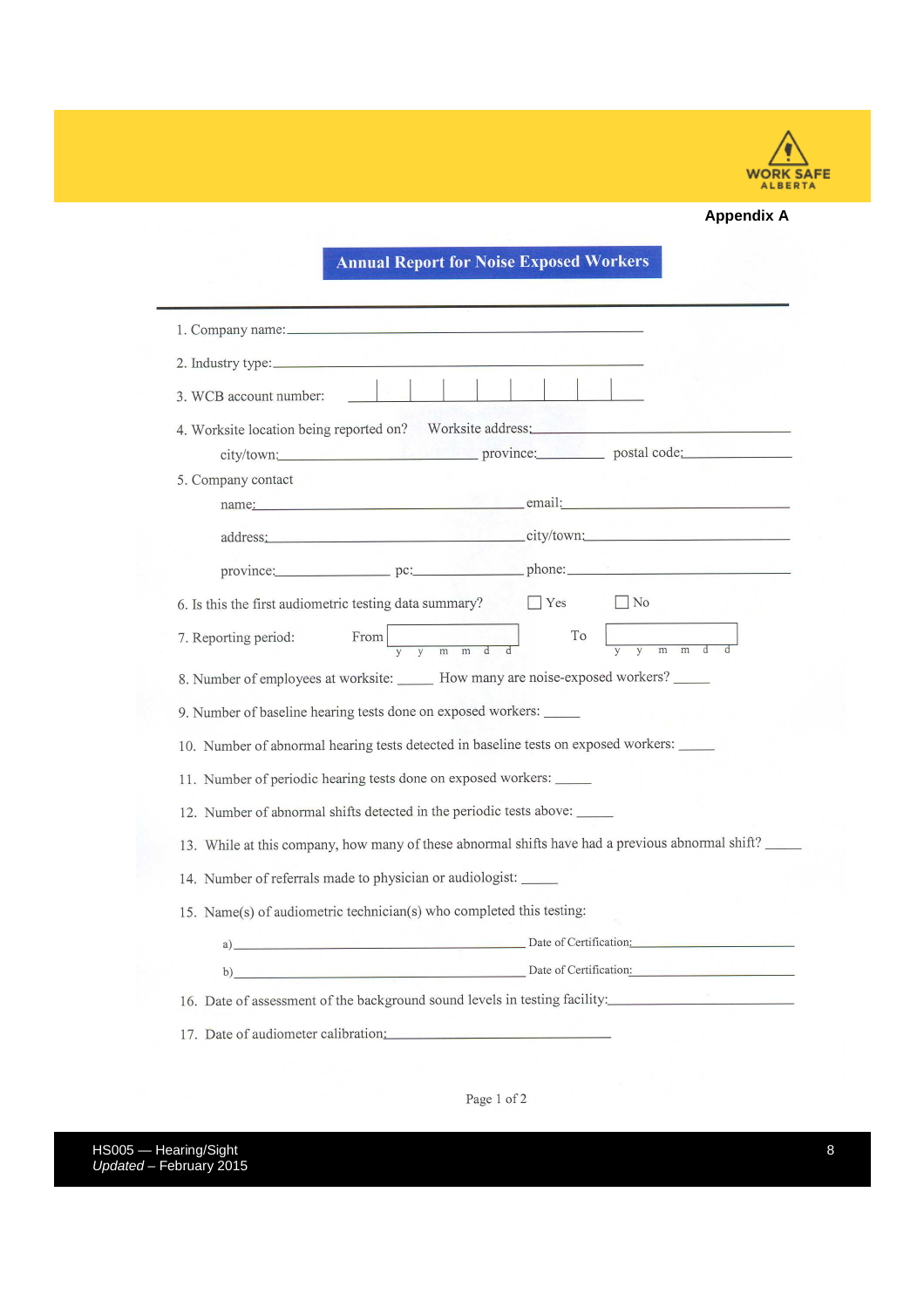

**Annual Report for Noise Exposed Workers** 

| a) In-house company technicians                                                         | Yes | No             |                                                                                                                                                                                                                                                                                                                                                                          |
|-----------------------------------------------------------------------------------------|-----|----------------|--------------------------------------------------------------------------------------------------------------------------------------------------------------------------------------------------------------------------------------------------------------------------------------------------------------------------------------------------------------------------|
| b) Private contractor                                                                   | Yes | No             |                                                                                                                                                                                                                                                                                                                                                                          |
|                                                                                         |     |                | If yes, name of private contractor                                                                                                                                                                                                                                                                                                                                       |
| c) Both, a and b                                                                        | Yes | N <sub>o</sub> |                                                                                                                                                                                                                                                                                                                                                                          |
|                                                                                         |     |                | If yes, name of private contractor                                                                                                                                                                                                                                                                                                                                       |
| d) Other                                                                                |     |                |                                                                                                                                                                                                                                                                                                                                                                          |
| Specify                                                                                 |     |                |                                                                                                                                                                                                                                                                                                                                                                          |
| 19. Where is the audiometric testing done?                                              |     |                |                                                                                                                                                                                                                                                                                                                                                                          |
| a) Sound booth                                                                          | Yes | No             |                                                                                                                                                                                                                                                                                                                                                                          |
| b) Mobile van                                                                           | Yes | N <sub>o</sub> |                                                                                                                                                                                                                                                                                                                                                                          |
| c) Quiet room on site                                                                   | Yes | N <sub>0</sub> |                                                                                                                                                                                                                                                                                                                                                                          |
| $\frac{d}{dt}$ Other $\frac{1}{\text{Specify}}$                                         |     |                |                                                                                                                                                                                                                                                                                                                                                                          |
|                                                                                         |     |                |                                                                                                                                                                                                                                                                                                                                                                          |
| 20. Type of muffs or plugs used for testing:                                            |     |                |                                                                                                                                                                                                                                                                                                                                                                          |
| 21. Which of the following components are included in your noise management program?    |     |                |                                                                                                                                                                                                                                                                                                                                                                          |
|                                                                                         |     |                |                                                                                                                                                                                                                                                                                                                                                                          |
| a) Education about Alberta OH&S Code, Part 16 Noise                                     |     |                | Yes<br>N <sub>o</sub>                                                                                                                                                                                                                                                                                                                                                    |
| b) Engineering and administrative controls for noise<br>c) Worker education about noise |     |                | Yes<br>No<br>Yes<br>No                                                                                                                                                                                                                                                                                                                                                   |
| d) Sound level surveys                                                                  |     |                | Yes<br>No                                                                                                                                                                                                                                                                                                                                                                |
|                                                                                         |     |                | Yes<br>No                                                                                                                                                                                                                                                                                                                                                                |
|                                                                                         |     |                |                                                                                                                                                                                                                                                                                                                                                                          |
| e) Personal noise dosimetry                                                             |     |                |                                                                                                                                                                                                                                                                                                                                                                          |
| f) Selection, instruction and use of hearing protection                                 |     |                | Yes<br>N <sub>o</sub>                                                                                                                                                                                                                                                                                                                                                    |
| g) Audiometric testing                                                                  |     |                | Yes<br>No<br>Yes<br>No                                                                                                                                                                                                                                                                                                                                                   |
| h) Program evaluation                                                                   |     |                |                                                                                                                                                                                                                                                                                                                                                                          |
| i) Other                                                                                |     |                |                                                                                                                                                                                                                                                                                                                                                                          |
| Specify<br>22. Is the following hearing protection provided to workers?                 |     |                |                                                                                                                                                                                                                                                                                                                                                                          |
| a) Plugs<br>$\Box$ No<br>Yes                                                            |     |                | If yes, brand name(s) $\qquad \qquad$ $\qquad \qquad$ $\qquad \qquad$ $\qquad \qquad$ $\qquad \qquad$ $\qquad \qquad$ $\qquad \qquad$ $\qquad \qquad$ $\qquad \qquad$ $\qquad \qquad$ $\qquad \qquad$ $\qquad \qquad$ $\qquad \qquad$ $\qquad$ $\qquad \qquad$ $\qquad$ $\qquad \qquad$ $\qquad$ $\qquad$ $\qquad$ $\qquad$ $\qquad$ $\qquad$ $\qquad$ $\qquad$ $\qquad$ |
|                                                                                         |     |                |                                                                                                                                                                                                                                                                                                                                                                          |
| b) Ear muffs $\Box$ Yes<br>$\Box$ No                                                    |     |                |                                                                                                                                                                                                                                                                                                                                                                          |
|                                                                                         |     |                |                                                                                                                                                                                                                                                                                                                                                                          |
| Name of person who completed form:                                                      |     |                | If yes, brand name(s) $\qquad \qquad$ $\qquad \qquad$ $\qquad \qquad$ $\qquad \qquad$ $\qquad \qquad$ $\qquad \qquad$ $\qquad \qquad$ $\qquad \qquad$ $\qquad \qquad$ $\qquad \qquad$ $\qquad \qquad$ $\qquad \qquad$ $\qquad$ $\qquad \qquad$ $\qquad$ $\qquad \qquad$ $\qquad$ $\qquad$ $\qquad$ $\qquad$ $\qquad$ $\qquad$ $\qquad$ $\qquad$ $\qquad$ $\qquad$        |
|                                                                                         |     |                |                                                                                                                                                                                                                                                                                                                                                                          |
| SIGNATURE: NATURE                                                                       |     |                |                                                                                                                                                                                                                                                                                                                                                                          |
|                                                                                         |     |                |                                                                                                                                                                                                                                                                                                                                                                          |

Page 2 of 2